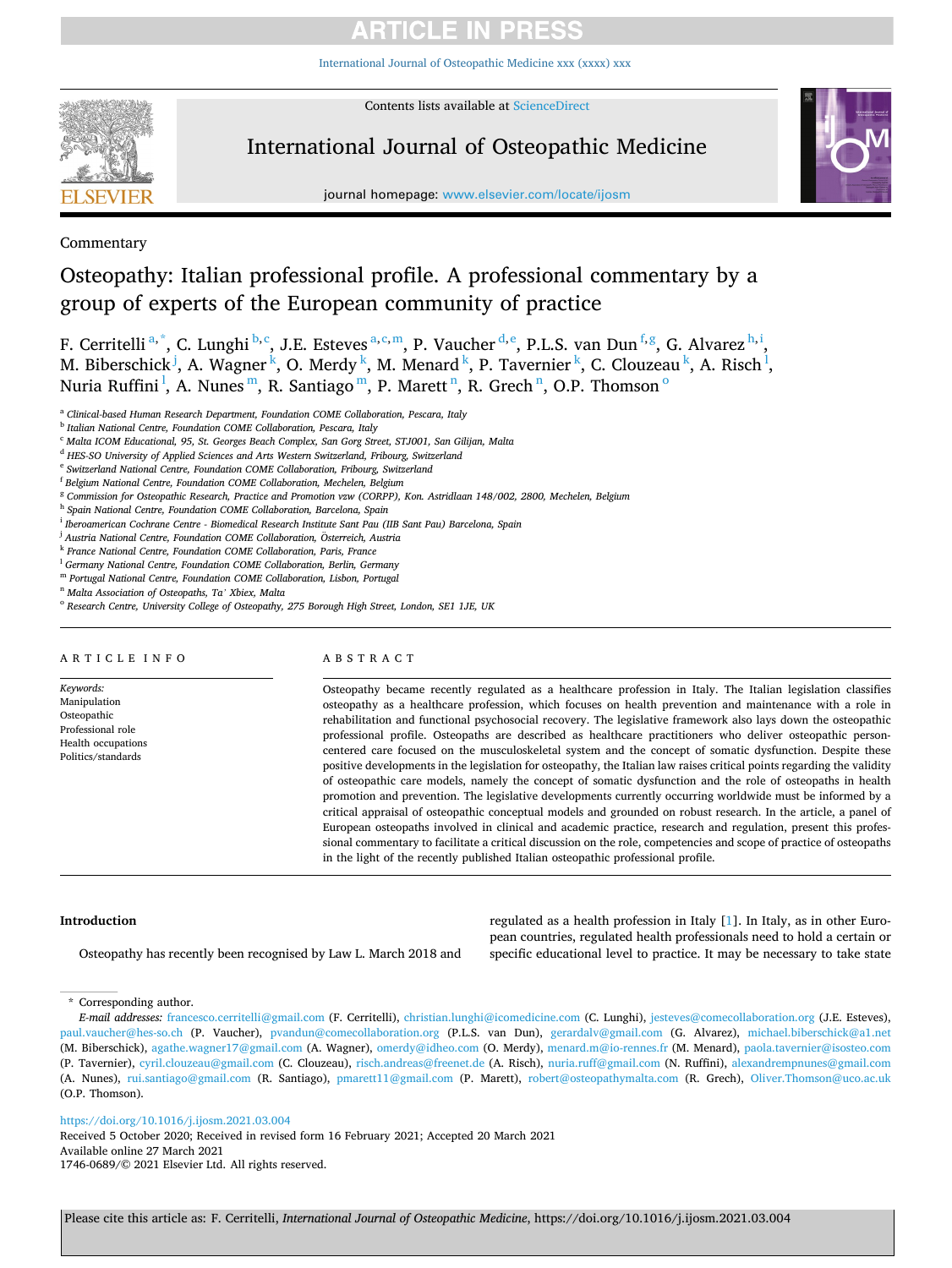### <span id="page-1-0"></span>*F. Cerritelli et al.*

examinations, to apply for recognition of the professional qualifications, and register with a professional body to be eligible to practice Italy [[1](#page-5-0)]. The Italian law refers to the osteopathic regulation as a health profession in possession of three-year university qualifying degree or an equivalent degree. According to what was indicated by law, the core competencies, functions, and activities were defined by writing the professional profile document. All Italian health professionals have their professional profile documents that describe the role of the profession. The Italian osteopathic professional profile (Table 1) was established in order to avoid overlapping the scope of practice with existing health professions (i.e., physiotherapists) and/or their specializations (i.e., manual therapy) [[2](#page-5-0)]. The Italian law recognizes osteopaths as separate health professionals for interventions concerning prevention and maintenance of health through osteopathic treatment of somatic dysfunctions within the musculoskeletal system [\[2\]](#page-5-0). The Italian professional profile also reports osteopaths' interprofessional educational actions to implement the rehabilitation and psychosocial functional recovery objectives [\[2\]](#page-5-0).

Osteopathy is practiced in more than 50 countries [\[3\]](#page-5-0); it is worldwide considered as a system of assessment, diagnosis, communication, and hands-on treatment that can be applied across a wide range of medical conditions. The "Glossary of Osteopathic Terminology", define "osteopaths" as persons who have obtained the nationally recognised academic and professional standards within their country to independently practice diagnosis and treatment based upon the principles of osteopathic philosophy [\[4\]](#page-5-0).

### **Table 1**

Italian osteopathic professional profile [\[2](#page-5-0)].

Art. 1

Osteopaths are health professionals, in possession of a three-year university qualifying degree or an equivalent degree, and are registered in a nationally recognised professional body, and is able to manage independently, or in collaboration with other health professions, health conditions that require interventions for prevention and maintenance of health through osteopathic treatment of somatic dysfunctions not attributable to pathologies, within the musculoskeletal system.

Art. 2

(Areas of activity and competency)

- The osteopath, in reference to the diagnosis of medical competence, and the indication to the osteopathic treatment, after having interpreted the clinical data, recognizes the indication or the contraindication to the osteopathic treatment and carries out the osteopathic evaluation through observation, perceptive palpation, and osteopathic tests to identify the presence of clinical signs of somatic dysfunction of the musculoskeletal system. The Osteopath operates in the following ways:
- a. Plans osteopathic treatment and prepares methods of treatment by selecting osteopathic approaches and techniques that are exclusively manual, non-invasive, and external, suitable for the patient and the clinical context;
- b. Performs osteopathic manipulative treatment safely and with respect for the patient's dignity and sensitivity through specific techniques selected for the individual patient;
- c. Evaluates the results of the osteopathic treatment, verifies their appropriateness, and plans the follow-up sharing them with the patient, with possible caregivers, and/or with other health professionals;
- e. In order to prevent alterations of the musculoskeletal system, it promotes educational actions towards the subject in treatment, towards the family and the community; educates the patient in the organism's self-management skills and plans the educational path also in collaboration with other professionals; at the end of the treatment it verifies the correspondences between the implemented methodology and the rehabilitation and psychosocial functional recovery objectives; redirects the patient to the sending physician when symptoms persist beyond the scheduled time or worsen.

#### Art.3

(Domains of practice)

The osteopath carries out professional practice, research, training, continuing professional development, and consultancy activities in public or private social and health services, as an employee or freelance.

Art. 4

(Evaluation of professional experience and equivalence of qualifications)

1. With a subsequent agreement stipulated in the State-Regions Conference, the criteria for evaluating professional experience are identified as well as the criteria for the recognition of the equivalence of qualifications antecedent to the university degree in osteopathy, whose teaching system is defined by decree 'University in agreement with the Minister of Health.

### *International Journal of Osteopathic Medicine xxx (xxxx) xxx*

The osteopathic principles are: 1) the human being is a dynamic unit of adaptive function; 2) the body possesses self-regulative mechanisms; 3) structure and function are interrelated at all levels; 4) rational treatment embraces scientific knowledge and is based on these principles [\[4\]](#page-5-0).

Individual countries establish the national academic and professional standards for osteopaths practicing within their countries. As an example: on the one hand in the United States there are osteopathic physicians with unlimited medical practice rights; on the other hand, osteopaths in most of the European countries are primary contact health providers with little to no access to complementary exams, prescription rights, or ability to provide medical certificates [\[3\]](#page-5-0).

The key principles for patient management, health promotion, and prevention are incorporated in a shared set of osteopathic core competencies [[3,5,6\]](#page-5-0).

Osteopathic principles are open to changes and evolution with up-todate models evidence-based approaches to better inform the foundational competencies that guide osteopaths in the diagnosis, management, and treatment of their patients [[3,7\]](#page-5-0). One way to define osteopathic care is to observe and survey the scope of practice, [8–[14](#page-5-0)]. Professional activities vary slightly between countries. A recently published survey reported that Italian patients seek osteopathic care mostly for musculoskeletal related complaints [[15\]](#page-5-0). Furthermore, patients recognised osteopath's role in providing advice, education, and biopsychosocial support for health promotion, prevention, and treatment: an experience of care of the unity of body, mind, and spirit [\[16\]](#page-5-0). Health promotion and prevention is considered a central component of public health. Concerning the Italian professional profile, osteopathy seems to be the profession that best endorsed the mission of health promotion [[2](#page-5-0)]. However, the Italian regulation, which could be country-specific in terms of osteopathic competencies, opens up a series of questions about the consequence of the profession's identity in other countries. To what extent do osteopaths need to be compatible between European countries [[5](#page-5-0)] to favor mobility? Have other countries included health promotion and prevention as a distinctive character of osteopathic practice? What changes or consequences on the actual healthcare systems could this new definition bring? The consequences of Italian law and the related osteopathic professional profile on the Italian osteopaths' role and the differences in their future practice regarding European colleagues are therefore unknown. Understanding and identifying the underlying principles that could potentially lead to changes in our health system seems essential. To promote discussion on this subject, the COME Collaboration Foundation is calling for a Professional Commentary from European practitioners, educators, and academics to facilitate discussion concerning the recently published Italian osteopath professional profile. The principal researchers (FC, CL) collected international osteopathic experts' [\[17,18](#page-5-0)] contributions concerning the osteopathic standard, regulation, and recognition processes in their country to write the present professional commentary ([Table 2](#page-2-0)).

### **International experts' contributions**

In the following paragraphs, 9 answers were collected from the 16 respondents grouped by their own representative country: 1 respondent represents *Austria;* 1 respondent represents Belgium; a working group of 5 respondents represent France; 1 respondent represents Germany; 2 respondents represent Malta; 3 respondents represent Portugal; 1 respondent represents Spain; 1 respondent represents Switzerland; 1 respondent represents the United Kingdom.

### *Austria*

"Osteopathy in Austria is not a recognised profession. There are 500–600 estimated osteopaths, mainly trained healthcare professionals, including physiotherapists and doctors that achieved osteopathic postgraduate Master's qualification [[3](#page-5-0)]. The lobby group of Austrian

<sup>(</sup>Defining professionals and their profile)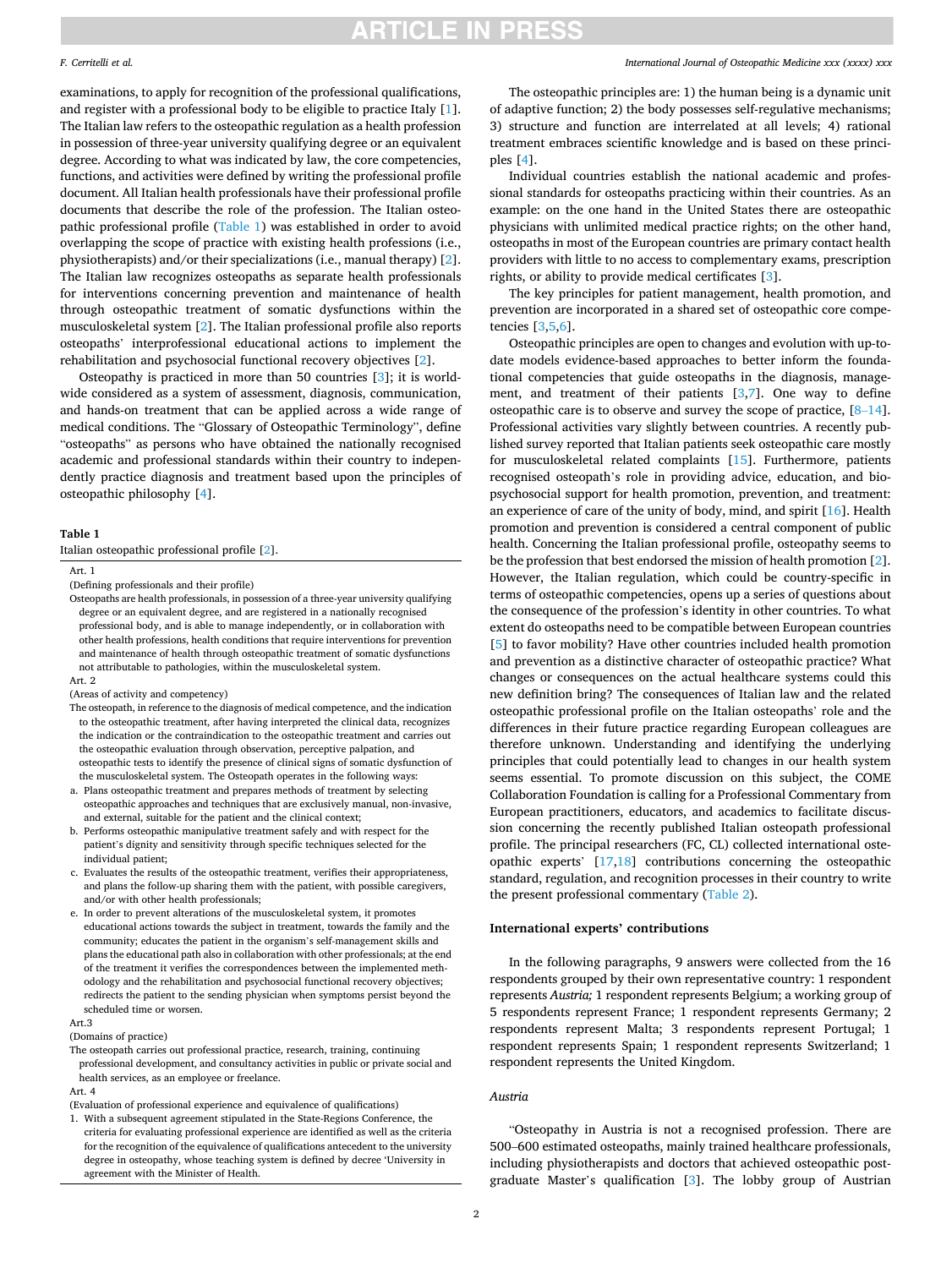## TICLE IN PRES

### <span id="page-2-0"></span>*F. Cerritelli et al.*

**Table 2** 

Professional commentary data collection.

| Research<br>stage  | Description                                                                                                                                                                                                                                                                                                                                                                                                                                                                                                                                                                                                                                                                                                                                                                                                                                                                                                                                                                                                                                                                                                                                                                                                                                                                                                                                                                                                                                   |
|--------------------|-----------------------------------------------------------------------------------------------------------------------------------------------------------------------------------------------------------------------------------------------------------------------------------------------------------------------------------------------------------------------------------------------------------------------------------------------------------------------------------------------------------------------------------------------------------------------------------------------------------------------------------------------------------------------------------------------------------------------------------------------------------------------------------------------------------------------------------------------------------------------------------------------------------------------------------------------------------------------------------------------------------------------------------------------------------------------------------------------------------------------------------------------------------------------------------------------------------------------------------------------------------------------------------------------------------------------------------------------------------------------------------------------------------------------------------------------|
| Sampling           | Purposive sampling was used $[17]$ : during the recruitment, the first<br>contact was established with prospective participants by sending an<br>e-mail to COME Collaboration National Centres delegates to enroll<br>representative 'experts' of different European countries (September<br>24, 2020). The 'experts' working group consisted of osteopaths, with<br>at least 10,000 h of professional practice in the fields of medical<br>education, scientific research, clinical practice [18]. All potential<br>contributors interested in contributing to the professional<br>commentary on this topic were warmly invited to contact the COME<br>Collaboration Secretariat by email (58 n. members of the COME<br>Foundation), also communicating the necessary expert<br>qualification. The answer to the first e-mail, if the necessary expert<br>qualification was met by the respondents, was considered as the<br>consent to be enrolled in the debate. A second email (December 8,<br>2020) was then sent to the n. 16 contributors that gave the consent<br>to be enrolled in the professional commentary: the enrolled experts<br>are representatives of Austria (n.1 participant), Belgium (n.1<br>participant), France (n.5 participant), Germany (n.1 participant),<br>Malta (n.2 participant), Portugal (n.3 participant), Spain (n.1<br>participant), Switzerland (n.1 participant), United Kingdom (n.1<br>participant). |
| Data<br>Collection | An information sheet was attached, reporting an English translation<br>of the Italian osteopath professional profile (Table 1). The<br>researchers also requested the participants to answer a single<br>question on how Italian professional profile main points fit with<br>their country's osteopathic professional identity. Participants had<br>one month to send their contribution (up to 200 words) to the<br>commentary. All participants respected the given deadline. Once all<br>the contributions were collected by the principal researchers (FC,<br>CL), the final paper was written without editing of the received                                                                                                                                                                                                                                                                                                                                                                                                                                                                                                                                                                                                                                                                                                                                                                                                           |
|                    | manuscripts.                                                                                                                                                                                                                                                                                                                                                                                                                                                                                                                                                                                                                                                                                                                                                                                                                                                                                                                                                                                                                                                                                                                                                                                                                                                                                                                                                                                                                                  |

osteopaths is campaigning for the accreditation of osteopathy to achieve universal, regulated standards for osteopathic training and practice of the osteopathic profession [\[7\]](#page-5-0). The Austrian state insurance does not cover osteopathic care in whole or in part. Some private supplementary plans may reimburse costs for such treatment in full or in part, depending on the care program  $[3,19]$  $[3,19]$  $[3,19]$  $[3,19]$ . Nowadays there are a few research papers published in indexed Journals by different authors from the Austrian Departments of Physical Medicine and Rehabilitation, as well as Neonatology, Paediatrics, and Adolescent Medicine [\[20](#page-5-0)–22]. The published articles are focused on musculoskeletal conditions related to physical-psychological disability and pain (i.e. temporomandibular disorders), as well as on neonatology and pediatrics. One can imply, therefore, that those are the more frequent clinical contexts referred to osteopaths in Austria."

### *Belgium*

"Osteopathy has been recognised as a non-conventional medical practice on April 29th, 1999 by the Colla law [[23\]](#page-5-0). Although this law was issued more than 20 years ago, it is still not in force due to the lack of the Royal decrees. The required qualification to practice osteopathy, proposed by the Chamber of Osteopathy, with representatives of osteopathic professional associations and of the different Flemish and French-speaking medical faculties, is a Master in Science in osteopathy delivered by a state-accredited public university [\[24](#page-5-0)]. Most osteopaths in Belgium have a prior degree in physiotherapy and the vast majority work as independents in a private clinic. The osteopath has been described as a specialist of functional disorders, algetic, and disease symptoms. Their diagnostic and therapeutic approach is mainly manual. In addition to the large majority of indications that can be found within the musculoskeletal system [[25\]](#page-5-0), the osteopath can also be consulted for functional disorders of a non-musculoskeletal nature [\[25](#page-5-0)–27]. The notion "somatic dysfunction" is not mentioned in the Professional Competency Profile for Osteopathy, only in its introductory text [\[26](#page-5-0)].

*International Journal of Osteopathic Medicine xxx (xxxx) xxx*

Osteopathic care includes medical anamnesis, investigation and examination, curative and preventive treatment, health education, and counseling [\[26](#page-5-0)]. In the list of the competency profile itself, prevention was mentioned as a competency in the 'osteopathic expert' role. In addition to the purely curative character, every osteopath must provide information on health matters at an individual and societal level, taking into account his preventive and educational aspects [\[26](#page-5-0)]; while rehabilitative tasks are considered as competencies reserved for the physiotherapist profession." [\[28](#page-6-0)].

#### *France*

"Osteopathy has been recognised in France by law. Decrees dated 2007 and 2014 regulate practice and education [[29,30](#page-6-0)]. Osteopaths are not health professionals, they are accredited to carry out musculoskeletal and myofascial manual manipulations to prevent or remedy functional disorders of the human body except for organic pathologies requiring therapeutic, medical, surgical, medicinal, or physical agent interventions [\[1\]](#page-5-0). The osteopath, in a systemic approach, following osteopathic diagnosis, carries out mobilizations and manipulations to manage the somatic dysfunctions of the human body [[31\]](#page-6-0). The prevention aspect is included in the described role of the professionals [\[30](#page-6-0)]. All osteopathic treatments are in accordance with the recommendations for good practice established by the French High Authority for Health. However, osteopathic care is not part of the public healthcare system: access to care is not conditioned by referral from a general practitioner and only private insurance companies can refund osteopathic care [\[32](#page-6-0)]. The osteopathic teaching curriculum has been regulated since 2014: osteopathy can only be taught by accredited private institutions during a five-year-full-time curriculum (4860 h) [\[30](#page-6-0)]. Due to their previous training, health professionals benefit from several exemptions – for example, the number of hours of training required for physiotherapists is 1900 h. Osteopathic training includes 7 Teaching Units. Students have to complete 1500 h of clinical practice and produce a dissertation." [[30\]](#page-6-0).

#### *Germany*

"The practice of medical science, as well as complementary and alternative medicine (CAM), is recognised in Germany by one single law which enables physicians to practice both and naturopaths to practice CAM [[33\]](#page-6-0). These 2 professions are legally entitled to practice osteopathy as a healing art in a primary contact fashion and in its full scale like described in the benchmarks of osteopathy [\[34](#page-6-0)]. In this context osteopathy is considered to be a complementary and alternative medicine but not a single health profession. So from a legal point of view, there are no osteopaths in Germany but different professions practicing Osteopathy. Although still viewed with some critical eye by medical doctors, the mentioned colleagues practicing Osteopathy are beginning to establish themselves in the healthcare system as a bridge between the medical specialists in their fields and the alternative or complementary care providers [\[35](#page-6-0)]. Even statutory health insurance companies have started in 2012 to reimburse their members partially for osteopathic treatments. Non-medical osteopathic associations want to establish Osteopathy as a single standing independent health profession next to the medical professions and the naturopaths being able to provide osteopathic care in its full scope in a cooperative manner with other health professions [[3](#page-5-0),[36\]](#page-6-0). While physiotherapy associations want Osteopathy to become part of their profession."

### *Malta*

"Osteopathy is a recognised Health Care profession regulated in Malta by the Council for Professions Complementary to Medicine [\[37](#page-6-0)]. Regulation is according to the Health Care Professions Act edited in 2003 [\[38](#page-6-0)]. The nature of regulation groups all professions including osteopathy under the umbrella 'Complementary to Medicine' which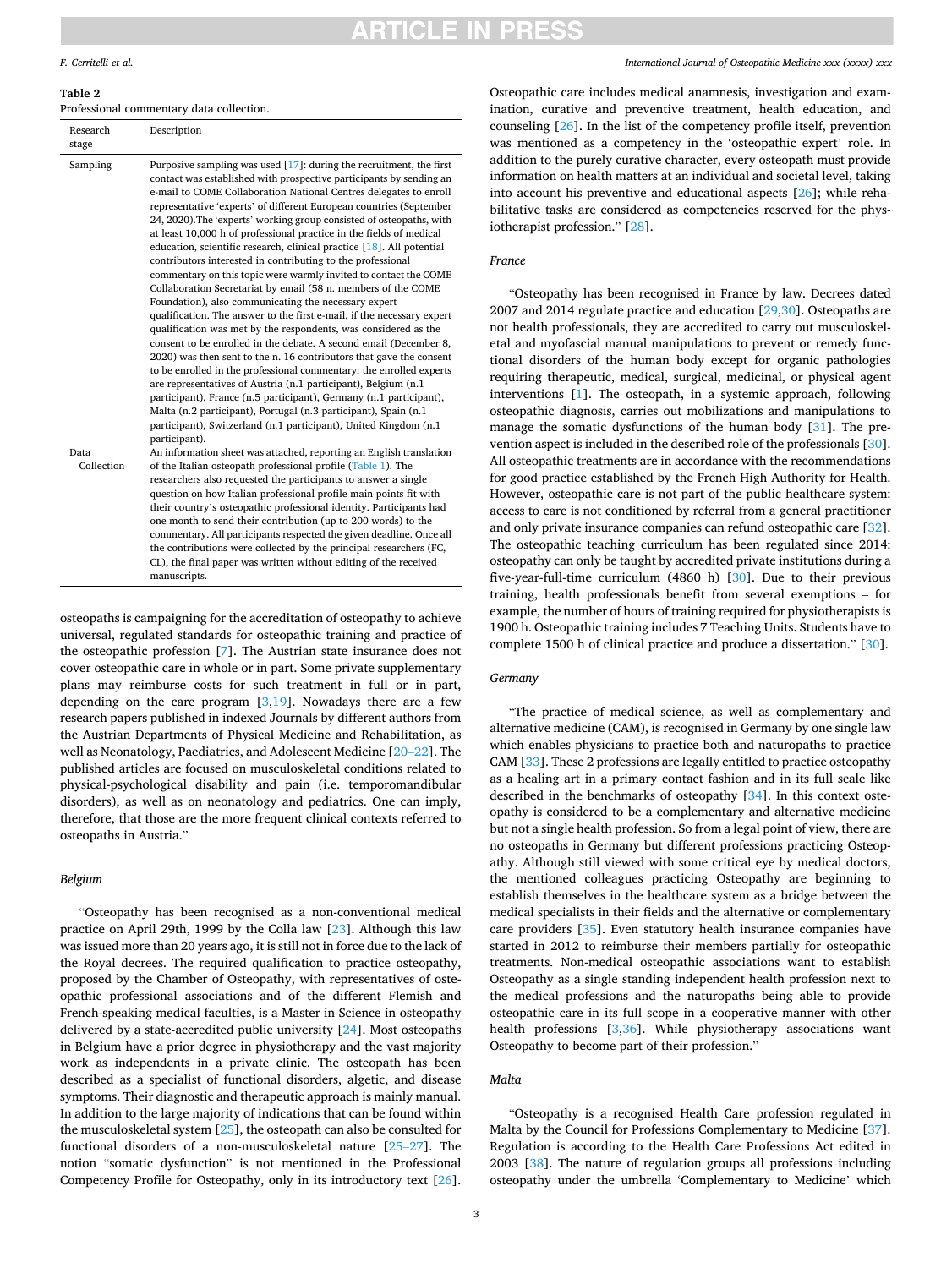#### *F. Cerritelli et al.*

implies that these are not performed by Medical Doctors but complement their work [[38\]](#page-6-0). There are no limitations nor any specifications as to whether the osteopath can treat or 'prevent'. Reference is made to the code of practice document [\[38](#page-6-0)] in which the registered practitioner is ethically responsible to abide by. From the same document: "As a primary healthcare professional, the osteopath should refer to other health care professionals if deemed necessary." There is no reference to 'somatic dysfunctions' anywhere in the legislation. There are also no published guidelines relating to osteopathic practice directly. The sub-committee is working on a benchmarking document and this is still in process.

The Code of Practice Document [[39](#page-6-0)] reads as follows: "Based on detailed clinical case history and analysis, a working diagnosis and treatment plan should be formulated by the osteopath. The working diagnosis should also be based on clinical investigations and special tests performed." There are similarities in that: 1. collaboration between other health care professions, 2. Plan of treatment/care 3. Refer to clinical investigations and special tests."

### *Portugal*

"In 2013 osteopathy became a recognised primary contact healthcare profession in Portugal [[40](#page-6-0)]. Osteopathy is part of a group of professions defined as 'Non-Conventional Therapies', which include Acupuncture, Homeopathy, Naturopathy, Traditional Chinese Medicine, Chiropractic, and Herbal Medicine. Osteopathy is primarily defined with a neuro-musculoskeletal vocation, but no specific boundaries have been imposed. According to the osteopathic principle, the approach to the musculoskeletal system is considered one of the windows to improve holistic health. Osteopaths are free to work within any area of clinical practice such as prevention, rehabilitation, or pediatrics. However, osteopathy is not yet in the Portuguese National Health System, and therefore osteopaths are primarily working in the private sector, including hospitals and multidisciplinary clinics. As part of the statutory regulatory process, the future entry into the profession is dependent on the completion of a 4-year full-time bachelor's degree which represents 240 ECTS credits. Four major areas were defined: Fundamental sciences (45 ECTS), Clinical technique sciences (45 ECTS), principles of osteopathy (90 ECTS) and practice of osteopathy (60 ECTS). It is also mandatory for the conclusion of at least 1000 h of clinical supervised practice. The government recognised undergraduate degree programs will be producing their first graduates in July 2020. Regarding the professionals who were already in clinical practice before the law was passed in parliament, the government introduced a transitional period which is still ongoing until 2025 for all the Non-Conventional-Therapies - some professionals who fulfilled approved criteria received a permanent professional license, while others received a temporary license, and others no license. This period, specifically for Osteopathy, will end in July 2020, and after this, only full graduates achieved the professional license. However, it is still necessary for the Government to publish the criteria for those who have a temporary license to be able to acquire a permanent license." [\[40](#page-6-0)].

### *Spain*

"To date, osteopathy is not recognised in Spain as a healthcare professional as its not included in the Law of Arrangement of the Sanitary Professions [[41\]](#page-6-0). Only the Ministerial Order (2135/2008) [[42\]](#page-6-0) that establishes the educational curriculum of the physiotherapy degree mentions osteopathy as a technique that undergraduates shall know. However, both the standards and scope of practice of osteopathy in Spain lack formal recognition in the regulatory and legislative domains [[42\]](#page-6-0). This 'lawless' situation has thereby fostered the emergence of numerous qualifications and professional associations representing different groups of osteopaths although the most representative is those osteopaths with a prior degree in physiotherapy  $[8,43]$  $[8,43]$  $[8,43]$  $[8,43]$ . The typical

patient who receives osteopathic care in Spain is middle-aged and voluntarily seeks osteopathic treatment. However, referrals were also provided by health professionals like general practitioners, physiotherapists, orthopedic consultants, or podiatrists. The most frequent presentations are those related to spinal complaints either in acute or chronic stages [\[8,](#page-5-0)[43\]](#page-6-0). The Spanish Federation of Osteopaths (FOE) [\[44](#page-6-0)], a body that joins three professional associations which members are required to meet the international and European standards, represents Spain within the European Forum and Federation of Osteopaths (EFFO) [[45\]](#page-6-0). Although osteopathy is not recognised as a healthcare profession in Spain, osteopaths (most of them also physiotherapists) do treat patients in the first intention [[8](#page-5-0),[43\]](#page-6-0). Musculoskeletal conditions are the most frequently seen by Spanish osteopaths [[8](#page-5-0)[,43](#page-6-0)]. Osteopaths in Spain are engaged with educational practice and other activities that complement the osteopathic treatment. They show a willingness to participate with other healthcare professionals in order to offer multidisciplinary care to patients." [\[3,8](#page-5-0)]

### *Switzerland*

"In 2017, osteopathy was included in the new Federal law on allied health professions in Switzerland [[46\]](#page-6-0). Osteopathy is recognised as a primary care profession capable of managing patients regardless of their bio-psycho-social conditions. The required qualification to practice is a Master in Science in osteopathy delivered by a state-accredited public applied university. Like dentistry, osteopathic care is covered by private complementary health insurance. Osteopathic practitioners mostly work as independents and have an important role in musculoskeletal and functional disorder management in the Swiss public health system [\[47](#page-6-0)]. In the Swiss law, osteopathic care is not restricted to the musculoskeletal system and osteopaths are authorized to provide care for other conditions such as unsettled crying, gastro-œsophage reflux, dysmenorrhea, migraine, fatigue, etc. [[47\]](#page-6-0) Furthermore, the law does not restrict care to the somatic system but specified that osteopaths also manage psycho-social dimensions of health. Osteopathic care includes medical investigation and examination, manual care, health education, prevention, and counseling. Practitioners are expected to know why and when to refer patients for alternative medical care. An osteopath is capable of managing patients with health conditions that require preventive or conservative care either independently or in collaboration with other health professionals. The scope of practice includes preventive and conservative care as long as it improves or consolidates the patient's functional and structural integration. Like all other health professionals, osteopaths are required to verify that their treatment is efficient and in line with up-to-date scientific knowledge."

### *United Kingdom*

"In the United Kingdom, the Osteopathic profession is recognised by law as an Allied Health Professions [[48\]](#page-6-0). The General Osteopathic Council regulates osteopathic practice to promote patient safety by registering qualified professionals and setting, maintaining, and developing osteopathic practice and conduct standards [\[49](#page-6-0)]. The osteopathic practice standards (OPS) [\[50](#page-6-0)] detail the expectations, the code of practice, and the competencies: communication and patient partnership; knowledge, skills, and performance; safety and quality in practice; professionalism [\[50](#page-6-0)]. Osteopathic professional work is centered on the principles and applications of scientific inquiry, osteopathic philosophy, principles, and concepts of health, illness, and disease. The professionals must understand human structure and function, of biomechanics' principles, of the biological, psychological, and social influences on health [\[50](#page-6-0)]. The well-developed palpatory skills, the ability to interpret clinical findings, and critically evaluate scientific information and data are required to inform osteopathic non-invasive care [[50\]](#page-6-0). Unlike the Italian professional profile, the OPS does not explicitly mention Somatic Dysfunction as a clinical sign of the musculoskeletal system. Osteopaths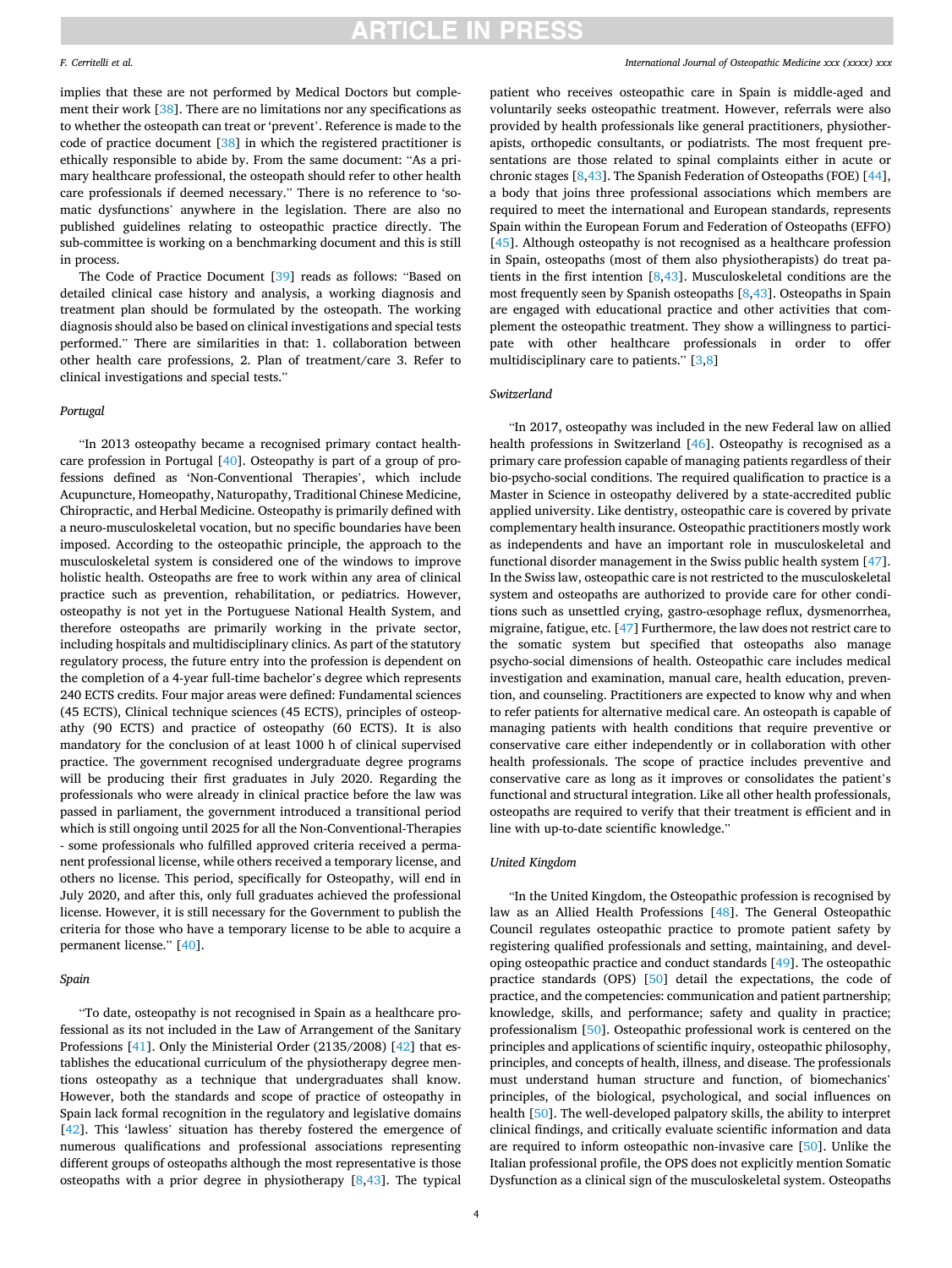## are considered for the prevention and maintenance of health and to diagnose and treat a wide variety of medical conditions [[48\]](#page-6-0). They are primary healthcare professionals who can refer the patients to another qualified healthcare professional when needed [\[50](#page-6-0)]. The main reason to consult an osteopath in the United Kingdom are mainly acute and chronic musculoskeletal pain, with some additional systemic symptoms and comorbidities." [[51\]](#page-6-0).

### **Discussion**

Osteopathic practitioners share a set of core competencies that guide them in their patients' diagnosis, management, and treatment of a person's structure, function, that can be applied for individual wellbeing, as well as across various medical conditions [\[3\]](#page-5-0). According to renovated tenets that support person-centered and evidence-based models, osteopathic care favor the body systems to function to maintain equilibrium and avoid disease [[52\]](#page-6-0). Recent systematic review [\[53](#page-6-0)] and survey study [[54\]](#page-6-0) reported positive osteopathic patient experience and satisfaction outcomes. The findings reported in the mentioned studies [[54,55](#page-6-0)] are coherent with a person-centered care conceptual model, actually challenged for European osteopathy [[7](#page-5-0)]. However, patients' values, needs, and expectations need to be more considered in the process of osteopathic care, especially if the primary role of the profession in Italy will be the prevention; including health promotion, providing appropriate support services to reduce recurrences or exacerbations of patient conditions, minimizing morbidity, and maximizing the quality of life. Osteopathy is today considered a practical recommendation to be done to patients with low back pain, in order, decreased pain, improved function, and decreased medication use [\[55,56](#page-6-0)]. Medium to large effects of treatment during the third trimester of pregnancy in preventing progressive back-specific dysfunctions are also reported [\[56](#page-6-0),[57\]](#page-6-0). The findings are potentially significant in terms of direct health care expenses and indirect labor disability costs during pregnancy. Despite encouraging findings in different clinical contexts, the available data show inferior significance to compel a high recommendation for other conditions than low back pain. A cohort study indicates that osteopathic manipulative treatment may change the progression of recurrent otitis media [\[58](#page-6-0)]. Another cohort study recorded a statistically significant decrease in the annual cumulative incidence of stress fractures among male, but not female, cross-country athletes after osteopathic manipulative treatment [[59](#page-6-0)]. A systematic review suggests that osteopathy can reduce secondary reactivation pain episodes and related disability in adults with headaches [[60](#page-6-0)]. A non-randomized trial showed that could be implemented in cardiovascular disorders secondary prevention: patients affected by hypertension had an improvement in intima-media, and systolic blood pressure also maintained one year after osteopathic manipulative treatment [\[61](#page-6-0)]. Besides, osteopathy is now proposed as a treatment method for lowering allostatic loads, which can help facilitate homeostasis and reduce the accelerated risk of disease, or disease evolution in most patients with stress in their daily lives [\[62](#page-6-0)–68].

Health prevention and maintaining show to be the main competencies of the recent Italian osteopath professional profile draft. A few strengths are considered related to the Italian recognition process: it recognizes an essential role of osteopathic care in the public health system, also integrating osteopathic principles, and diagnosis, and treatment of somatic dysfunction as public health opportunities. The coding of somatic dysfunction into the International Classification of Diseases [\[69](#page-6-0)] could represent both an excellent opportunity or a disadvantage in defining the role of osteopathic care. On the one hand, the document's contents are globally used diagnostic tools for epidemiology, health management, and clinical purposes. On the other hand, there is no clear definition of this osteopathic diagnostic clinical entity [[70\]](#page-6-0). An updated evidence-informed model is needed to define better and share a novel concept of somatic dysfunction in the worldwide community of practice. Also, to be explained to all the health professions

and improve interprofessional practice. Thanks to the regulation of the profession, osteopaths could provide support to the population for musculoskeletal complaints before these affect the quality of life in the longer term.

There are also related weaknesses aspects to be mentioned, such as the increased health costs due to ineffective prevention policies, first of all, because there is a lack of evidence on the real benefits of osteopathic care in preventing chronic conditions.

The proposed professional profile mainly focused on prevention tends to limit osteopathic practice to patients without any pathology. It could limit the scope of practice to health promotion, without clearly providing a rationale to justify the specificity of the profession in doing so. It is a shared statement referring to Osteopathy as a patient centered approach to treating the whole person rather than just the symptoms. Focusing on preventive health care, osteopaths help patients develop habits and behaviors that overcome disease and help prevent it. To reinforce such a role for the profession, the community of practice must carry on with a research road map with different stages of well-designed studies [\[7\]](#page-5-0). Results can clarify the osteopathic professionals' contribution to the entire body of the prevention field, including secondary and tertiary prevention for fragile people with severe chronic conditions [[7](#page-5-0)]. Besides, the osteopathic training reported in the Italian osteopathic professional profile defines a three years course to become an osteopath: this is not coherent with the indication of the European standards [[5](#page-5-0)] and the World Health Organization benchmark [[6](#page-5-0)]. The comments received from the European contributors to this commentary, let emerged some difference in the status and/or in the character of the regulation of the profession in the different European countries. All Italian health professionals who achieved the Italian three-year degree can have recognised their professional qualifications in other European countries [\[71](#page-6-0)]. The same Directive 2005/36/EC concerning the recognition and regulations of professional qualifications will probably be applied for Italian osteopaths [[71\]](#page-6-0). The Italian legislation may not affect the mobility of osteopaths working in different jurisdictions in Europe, but it will be fundamental to align the upcoming Italian curriculum with existing European osteopathic curricula. Italian universities delivering osteopathic education in a near future should therefore align their osteopathic curricula with the other European osteopathic education programmes. Educators and researchers should investigate whether the length of training and the curricular structure and content of existing osteopathic education programmes in Europe provide the conditions that facilitate the successful acquisition of competencies required for osteopathic clinical practice. Research should, for example, investigate the curricular content on health determinants that relate to the prevention and treatment of non-communicable diseases [\[72](#page-6-0)]. Although osteopaths are by and large competent in educating patients on basic nutrition, physical activity, sleep and stress reduction, more attention to evidence-based health promotion is required [[72,73\]](#page-6-0). It is also critical that educators eliminate unvalidated osteopathic concepts (e.g., osteopathic lesion) from mainstream osteopathic training and practice [\[69](#page-6-0), [74\]](#page-6-0); some of these old concepts should only be taught from an historical perspective and with a high degree of critical evaluation. Educators should try and eliminate from osteopathic curricula, images of unique diagnostic entities that only detectable by the practitioner; instead they should try and integrate the patient perspective on their health status and their determinants in the osteopathic assessment [[72\]](#page-6-0). Moreover, it is critical that an updated and shared definition of somatic dysfunction and other osteopathic concepts are developed [\[7\]](#page-5-0). The osteopathic community of practice has to confront varying ideologies and the paucity of high quality research on prevention and maintenance of health in osteopathy. Osteopaths have to implement shared decision making and patient-centered care tenets in the clinical setting to deliver primary, secondary and tertiary prevention activities. Validated tools such as patient-reported outcome measures could help clinicians elicit patients' views of their symptoms, functional status, and health-related quality of life [[75\]](#page-6-0). Allied health care providers can play a key role in the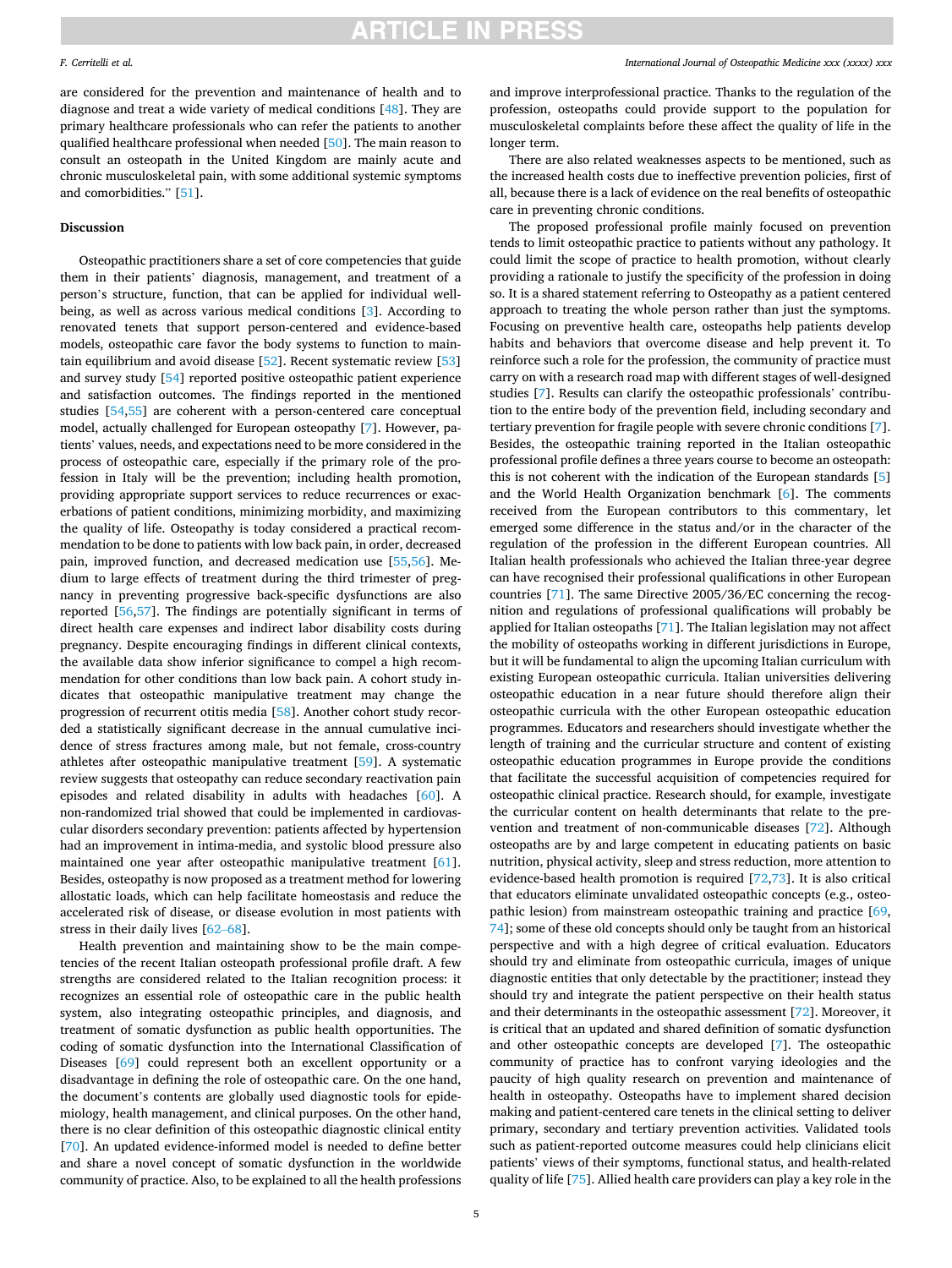### <span id="page-5-0"></span>*F. Cerritelli et al.*

management of sickness absence and prevention by extension when these practices are supported by legislation [\[76](#page-6-0)].

However, in cases where such practices are not regulated, practitioners are limited in fulfilling a more integrated role as providers of prevention practices. Maintenance care of manual therapies may be considered a means of conducting secondary or tertiary prevention in patients with previous episodes of low back pain, who show good results from initial treatments [[77\]](#page-6-0). Such findings should not, however, be taken as an indicator for all patients seeking manipulative treatment for preventive care. Notwithstanding some positive findings in terms of prevention, published studies in the field of osteopathy are of insufficient quality and quantity for policy and practice information. To build a pragmatic evidence base for osteopathy, high quality, well-designed, research that aligns with international best practices is very much needed.

### **Conclusion**

In the present commentary, participants representing European countries presented their report on the similarities and differences between the Italian and their nation's Professional Profile for Osteopathy. The osteopathic profession's Italian legislation focuses on preventing and maintaining health through osteopathic care aimed at the correction of somatic dysfunctions in the musculoskeletal system, which are not attributable to pathologies. This focus could be at odds with other countries where the profession is regulated. It presents problems due to the limitations in the osteopath's scope of practice to musculoskeletal disorders. Moreover, the Italian law raises critical points regarding the validity of osteopathic care models, namely the concept of somatic dysfunction and the role of osteopaths in health promotion and prevention. The legislative developments currently occurring worldwide must be informed by a critical appraisal of osteopathic conceptual models and grounded on robust research. A pan-European curriculum alignment is required to avoid affecting the mobility of osteopaths working in various jurisdictions in Europe.

Emergent results will promote discussion into European communities of practitioners, educators, researchers, and academics to debate a common and "across boundaries" role for the osteopathic profession.

### **Authors' contributions**

FC and CL designed the methodology of the debate and wrote the introduction of the Professional Commentary paper. PV, PLSvD, GA, MB, AW, OM, MM, PT, CC, AR, AN, RS, JE, PM, RG, OT wrote their own part of the commentary discussion. FC and CL wrote and reviewed the paper conclusion for important intellectual content. All authors read and approved the final manuscript.

### **Declaration of competing interest**

The authors declare that they have no known competing financial interests or personal relationships that could have appeared to influence the work reported in this paper.

### **References**

- [1] Gazzetta ufficiale della Repubblica italiana (G.U.) anno 159◦ numero 25. 3 Gennaio 2018. p. 10. [https://www.gazzettaufficiale.it/eli/gu/2018/01/31/25/sg/](https://www.gazzettaufficiale.it/eli/gu/2018/01/31/25/sg/pdf)  odf. [Accessed 25 September 2020].
- [2] Conferenza permanente per i rapporti tra lo Stato, le Regioni e le Province autonome di Trento e Bolzano. Proposta di accordo ai sensi dell'articolo 4 del Decreto legislativo 28 Agosto 1997, n. 281, tra il Governo, le Regioni e le Province autonome di Trento di Bolzano concernente l'istituzione della professione sanitaria dell'Osteopatia ai sensi dell'articolo 7 comma 2 della Legge 11 gennaio 2018, n. vol. 3. [ <http://www.quotidianosanita.it/allegati/allegato1162369.pdf> Accessed 25/09/2020] .
- [3] Osteopathic International Alliance (OIA). Osteopathy and Osteopathic Medicine: a global view of practice, patients, education and the contribution to healthcare

#### *International Journal of Osteopathic Medicine xxx (xxxx) xxx*

delivery. 2020. [http://oialliance.org/wp-content/uploads/2014/01/OIA-Stage-2](http://oialliance.org/wp-content/uploads/2014/01/OIA-Stage-2-Report.pdf)  [-Report.pdf.](http://oialliance.org/wp-content/uploads/2014/01/OIA-Stage-2-Report.pdf) [Accessed 25 September 2020].

- [4] American Association of Colleges of OsteopathicMedicine (AACOM). Glossary of Osteopathic Terminology. AACOM; 2017. [https://www.aacom.org/docs/defau](https://www.aacom.org/docs/default-source/default-document-library/glossary2017.pdf?sfvrsn=a41c3b97) [lt-source/default-document-library/glossary2017.pdf?sfvrsn](https://www.aacom.org/docs/default-source/default-document-library/glossary2017.pdf?sfvrsn=a41c3b97)=a41c3b97. [Accessed 25 September 2020].
- [5] CEN. 1 vols. 1. Osteopathic healthcare provision EN 16686:2015, vol. 1. Bruxel: Europeean Committee for Standardization; 2015. [https://www.osteopathy.org.](https://www.osteopathy.org.uk/news-and-resources/document-library/about-the-gosc/council-may-2015-item-15a-annex-a-final-draft-cen-standard/) [uk/news-and-resources/document-library/about-the-gosc/council-may-2015-ite](https://www.osteopathy.org.uk/news-and-resources/document-library/about-the-gosc/council-may-2015-item-15a-annex-a-final-draft-cen-standard/) [m-15a-annex-a-final-draft-cen-standard/.](https://www.osteopathy.org.uk/news-and-resources/document-library/about-the-gosc/council-may-2015-item-15a-annex-a-final-draft-cen-standard/) [Accessed 27 November 2020].
- [6] World Health Organisation. Benchmarks for training in traditional/complementary and alternative medicine: benchmarks for training in osteopathy. WB940. Geneva: WHO; 2010. http://apps.who.int/medicinedocs/documents/s17555en/s175 [pdf](http://apps.who.int/medicinedocs/documents/s17555en/s17555en.pdf). [Accessed 25 September 2020].
- [7] Esteves JE, Zegarra-Parodi R, van Dun P, Cerritelli F, Vaucher P. Models and theoretical frameworks for osteopathic care – a critical view and call for updates and research. Int J Osteopath Med 2020;35:1–4. [https://doi.org/10.1016/j.](https://doi.org/10.1016/j.ijosm.2020.01.003) [ijosm.2020.01.003.](https://doi.org/10.1016/j.ijosm.2020.01.003)
- [8] Alvarez Bustins G, López Plaza PV, Carvajal SR. Profile of osteopathic practice in Spain: results from a standardized data collection study. BMC Compl Alternative Med 2018;18(1):1-10. https://doi.org/10.1186/s12906-018-2190-
- [9] Burke SR, Myers R, Zhang AL. A profile of osteopathic practice in Australia 2010- 2011: a cross sectional survey. BMC Muscoskel Disord 2013;14(1):227. [https://doi.](https://doi.org/10.1186/1471-2474-14-227)  [org/10.1186/1471-2474-14-227.](https://doi.org/10.1186/1471-2474-14-227)
- [10] Cerritelli F, van Dun PLS, Esteves JE, Consorti G, Sciomachen P, Lacorte E, Vanacore N, OPERA-IT Group. The Italian Osteopathic Practitioners Estimates and RAtes (OPERA) study: a cross sectional survey. PLoS One 2019;14(1):e0211353. [https://doi.org/10.1371/journal.pone.0211353.](https://doi.org/10.1371/journal.pone.0211353)
- [11] Morin C, Aubin A. Primary reasons for osteopathic consultation: a prospective survey in Quebec. PLoS One 2014;9(9):e106259. [https://doi.org/10.1371/journal.](https://doi.org/10.1371/journal.pone.0106259)  [pone.0106259.](https://doi.org/10.1371/journal.pone.0106259)
- [12] Fawkes CA, Leach CM, Mathias S, Moore AP. A profile of osteopathic care in private practices in the United Kingdom: a national pilot using standardised data collection. Man Ther 2014;19(2):125–30. [https://doi.org/10.1016/j.](https://doi.org/10.1016/j.math.2013.09.001) [math.2013.09.001](https://doi.org/10.1016/j.math.2013.09.001).
- [13] Johnson JC, Degenhardt BF. Who uses osteopathic manipulative treatment? A prospective, observational study conducted by DO-Touch.NET. J Am Osteopath Assoc 2019;119(12):802. [https://doi.org/10.7556/jaoa.2019.133.](https://doi.org/10.7556/jaoa.2019.133)
- [14] Vogel S, Herrick R. Service delivery characteristics of UK osteopaths–a cross sectional survey. Int J Osteopath Med 2008;11(4):153. https://doi.org/10.1016/j. ijosm. 2008.08.007.
- [15] Cerritelli F, Consorti G, van Dun PLS, Esteves JE, Sciomachen P, Valente M, Lacorte E, Vanacore N, OPERA-IT Group. The Italian osteopathic practitioners estimates and RAtes (OPERA) study: how osteopaths work. PLoS One 2020;15(7): e0235539. [https://doi.org/10.1371/2Fjournal.pone.0235539.](https://doi.org/10.1371/2Fjournal.pone.0235539)
- [16] Consorti G, Marchetti A, De Marinis MG. What makes an osteopathic treatment effective from a patient's perspective: a descriptive phenomenological study. J Manip Physiol Ther 2020;43(9):882–90. [https://doi.org/10.1016/j.](https://doi.org/10.1016/j.jmpt.2020.02.003) [jmpt.2020.02.003.](https://doi.org/10.1016/j.jmpt.2020.02.003)
- [17] [Maxwell JA. Designing a qualitative study. In: Bickman L, Rog DJ, editors. The](http://refhub.elsevier.com/S1746-0689(21)00020-1/sref17) [SAGE handbook of applied social research methods. London: Sage; 2009](http://refhub.elsevier.com/S1746-0689(21)00020-1/sref17).
- [18] [Ericsson KA, Prietula MJ, Cokely ET. The making of an expert. Harv Bus Rev 2007;](http://refhub.elsevier.com/S1746-0689(21)00020-1/sref18)  [85\(7e8\):114e21](http://refhub.elsevier.com/S1746-0689(21)00020-1/sref18)–93.
- [19] Austrian Association of Osteopathy (OEGO). 2020. [ [https://www.oego.](https://www.oego.org/)  [org/A](https://www.oego.org/)ccessed 25/09/2020].
- [20] Haiden N, Pimpel B, Kreissl A, Jilma B, Berger A. Does visceral osteopathic treatment accelerate meconium passage in very low birth weight infants?-A prospective randomized controlled trial. PLoS One 2015;10(4):e0123530. [https://](https://doi.org/10.1371/journal.pone.0123530)  [doi.org/10.1371/journal.pone.0123530.](https://doi.org/10.1371/journal.pone.0123530)
- [21] Raith W, Marschik PB, Sommer C, Maurer-Fellbaum U, Amhofer C, Avian A, Urlesberger B. General Movements in preterm infants undergoing craniosacral therapy: a randomised controlled pilot-trial. BMC Compl Alternative Med 2015;16 (1):12. [https://doi.org/10.1186/s12906-016-0984-5.](https://doi.org/10.1186/s12906-016-0984-5)
- [22] Gesslbauer C, Vavti N, Keilani M, Mickel M, Crevenna R. Effectiveness of osteopathic manipulative treatment versus osteopathy in the cranial field in temporomandibular disorders–a pilot study. Disabil Rehabil 2018;40(6):631–6. [https://doi.org/10.1080/09638288.2016.1269368.](https://doi.org/10.1080/09638288.2016.1269368)
- [23] Wet betreffende de niet-conventionele praktijken inzake de geneeskunde, de artsenijbereidkunde, de kinesitherapie, de verpleegkunde en de paramedische beroepen. 2020. http://www.ejustice.just.fgov.be/cgi\_loi/change\_lg.pl?lang =nl&la=N&cn=[1999042968](http://www.ejustice.just.fgov.be/cgi_loi/change_lg.pl?language=nl&la=N&cn=1999042968&table_name=wet)&table\_name=wet. [Accessed 25 September 2020].
- [24] Advies K3 van de Kamer voor osteopathie van 12 juni 2012 betreffende het opleidingsniveau om het vereiste profiel in de osteopathie te behalen. 2012. [https](https://overlegorganen.gezondheid.belgie.be/sites/default/files/documents/paritaire_commissie_voor_de_niet-conventionele_praktijken/19083674.pdf)  [://overlegorganen.gezondheid.belgie.be/sites/default/files/documents/paritaire](https://overlegorganen.gezondheid.belgie.be/sites/default/files/documents/paritaire_commissie_voor_de_niet-conventionele_praktijken/19083674.pdf) [\\_commissie\\_voor\\_de\\_niet-conventionele\\_praktijken/19083674.pdf.](https://overlegorganen.gezondheid.belgie.be/sites/default/files/documents/paritaire_commissie_voor_de_niet-conventionele_praktijken/19083674.pdf) [Accessed 25 September 2020].
- [25] van Dun PLS, Nicolaie MA, Van Messem A. State of affairs of osteopathy in the Benelux: Benelux osteosurvey 2013. Int J Osteopath Med 2016;20:3–17. [https://](https://doi.org/10.1016/j.ijosm.2016.01.003) [doi.org/10.1016/j.ijosm.2016.01.003](https://doi.org/10.1016/j.ijosm.2016.01.003).
- [26] van Dun PLS. Beroepscompetentieprofiel osteopathie. Brussel: Groepering Nationaal en Representatief van de Professionele Osteopaten vzw (GNRPO vzw); 2010. p. 19–35.<https://doi.org/10.13140/RG.2.1.3413.3841>.
- [27] [van Dun P, Dobbelaere E, Simons E. Une](http://refhub.elsevier.com/S1746-0689(21)00020-1/sref27) étude quantitative mesurant la connaissance et l'image de l'ostéopathie en Belgique pour le compte de l'Union Professionnelle des Ostéopathes de Belgique. Bruxelles: (UPOB-BVBO); 2020. [452.394.538/iVOX.2020](http://refhub.elsevier.com/S1746-0689(21)00020-1/sref27).